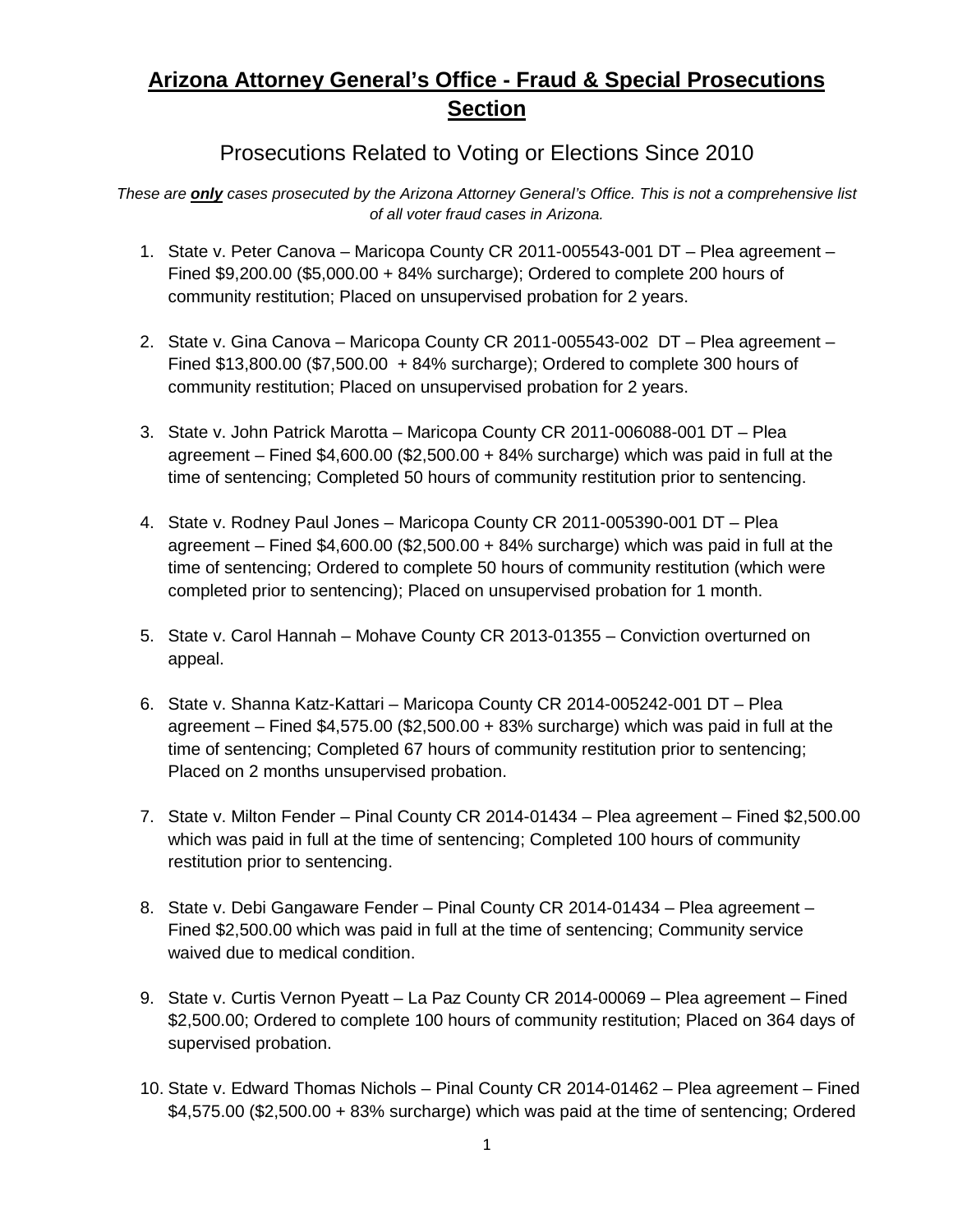to complete 100 hours of community service while on probation; Placed on 18 months unsupervised probation.

- 11. State v. Regina Kay Beaupre Maricopa County CR 2015-001711-001 DT Plea agreement – Fined \$9,150.00 (\$5,000.00 + 83% surcharge) which was paid at the time of sentencing; Placed on 12 months unsupervised probation; Community service waived due to disability.
- 12. State v. Steven Jeffrey Streeter Maricopa County CR 2015-002203 Plea agreement Fined \$5,000.00 which was paid in full at the time of sentencing; Completed 100 hours of community restitution prior to sentencing; Placed on two 2 months unsupervised probation.
- 13. State v. Mary Patricia Gregerson Pima County CR 2015-2575 Plea agreement –Fined \$4,575.00 (\$2,500.00 + 83% surcharge) which was paid at the time of sentencing; Completed 100 hours of community restitution prior to sentencing.
- 14. State v. Jeffery Worth Hitchcock Graham County CR 2015-00229 Plea agreement Fined \$2,500.00 which was paid at the time of sentencing; Completed 100 hours of community restitution prior to sentencing; Placed on 1 year unsupervised probation.
- 15. State v. Tom Lee West Maricopa County CR 2015-002288 Plea agreement Fined  $$4,575.00$  (\$2,500.00 + 83% surcharge) which was paid in full at the time of sentencing; Completed 100 hours of community restitution prior to sentencing.
- 16. State v. Franklin West Turner Mohave County CR 2015-00733 Plea agreement Fined \$9,150.00 (\$5,000.00 + 83% surcharge) which was paid in full at the time of sentencing; Completed 200 hours of community restitution prior to sentencing.
- 17. State v. Jay Sherill Thompson Santa Cruz County CR 2016-0015 Plea agreement Fined \$2,500.00 which was paid in full at the time of sentencing; Completed 100 hours of community restitution prior to sentencing.
- 18. State v. [Richard John Greenfield](https://www.azag.gov/press-release/arizona-man-sentenced-two-years-probation-voter-fraud) Pima County CR 2019-2680 Plea Agreement Fined \$4,575.00 (\$2,500.00 + 83% surcharge); ordered to complete 100 hours of community restitution; placed on 2 years of supervised probation; offense was left undesignated at the time of sentencing.
- 19. State v. Stephen Proodian Maricopa County CR 2015-005369 Dismissed without prejudice.
- 20. State v. [Randy Allen Jumper](https://www.azag.gov/press-release/former-tucson-man-sentenced-double-voting-2016-election) Pima County CR 2019-3452 Plea Agreement \$9,150.00 (\$5,000.00 + 83% surcharge); ordered to complete 300 hours of community restitution; placed on 3 years of supervised probation; offense was left undesignated at the time of sentencing.
- 21. [State v Brad Luebke](https://www.azag.gov/press-release/goodyear-man-receives-probation-and-fine-disrupting-polling-place-2018) –JC 2018-43520 Pleaded guilty to violation of ["seventy-five foot](https://www.azleg.gov/ars/16/00515.htm)  [limit"](https://www.azleg.gov/ars/16/00515.htm) statute; Fined \$400 + mandatory surcharge; Placed on 6 months of probation.